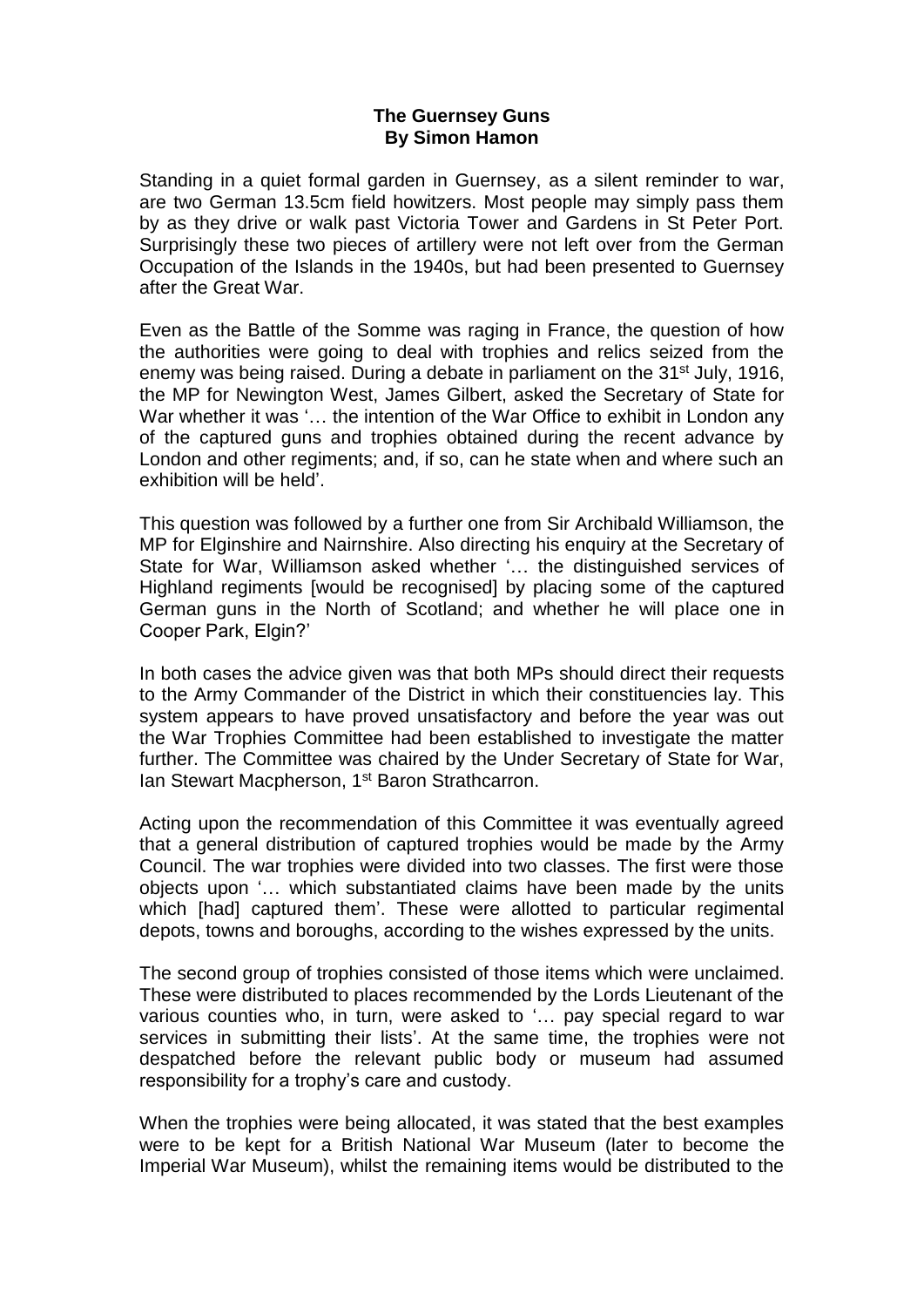dominion countries. By the  $15<sup>th</sup>$  April, 1920, some 3,595 guns, 15,044 machine-guns, 75,824 small arms and 7,887 assorted other trophies had been distributed under the auspices of the War Trophies Committee.

In Canada, the Dominion Archivist, Sir Arthur Doughty, was named as Controller of War Trophies. Doughty was charged with gathering trophies and shipping them back to Canada. As a consequence of his endeavours, by early 1920, the Canadian government's official collection consisted of 516 guns, 304 trench mortars, 3,500 light and heavy machine-guns, and forty-four aircraft.

Another Commonwealth recipient of large numbers of trophies was Australia. Australia, however, had opted to follow a different route to the British. In May, 1917, the Australian War Records Section (AWRS) was founded. Initially responsible for the collection, preservation, and classification of all official documents relating to the Australian Imperial Force, the role of the AWRS was later expanded to include photographs, trench and regimental magazines, sketches, personal memoirs, relics, and war trophies. By the end of 1917, the AWRS controlled the administration of all war trophies captured by Australian units.

To facilitate its work, the AWRS established collection depots in France at Bailleul, Boulogne, Péronne, Corbie, and Longeau. From here items were initially despatched to Britain, from where they were then shipped to Australia. A further base was created in Egypt in 1917. Items were to be clearly labelled, contain the name of the unit that had captured the item, the town or area it was from, the time and place the item was found, and the unit's wish for its ultimate disposal. The information was transferred to a history sheet or card for each item.

Each Australian state had its own committee to oversee the final allocations and these organisations had all agreed a system that was made according to the size of a community's population. Under this scheme, towns (other than the capital city) with a population above 10,000 were allocated two artillery pieces and two machine-guns; towns with a population between 3,000 and 10,000 were allocated an artillery piece; towns with a population between 300 and 3,000 were allocated a machine-gun.<sup>2</sup>

No part of the British Empire was ignored, and in 1921 the Channel Island of Guernsey received its share of the Allies' spoils of war. The list of items received included four 13.5cm Kanone 09 artillery pieces, two trench mortars, two anti-tank rifles, two machine-guns, a gas gong, six steel helmets, two sets of body armour, an entrenching tool, six rifles, three bayonets, twelve 'Pistols Illuminating', three carbines, and a field gun of unspecified calibre.

The arrival of the war trophies, however, was unexpected by the Islanders. A temporary home was found for the items at the Town Arsenal in St Peter Port, then the headquarters of the Royal Guernsey Militia and today, the home of the Guernsey Fire and Rescue Service.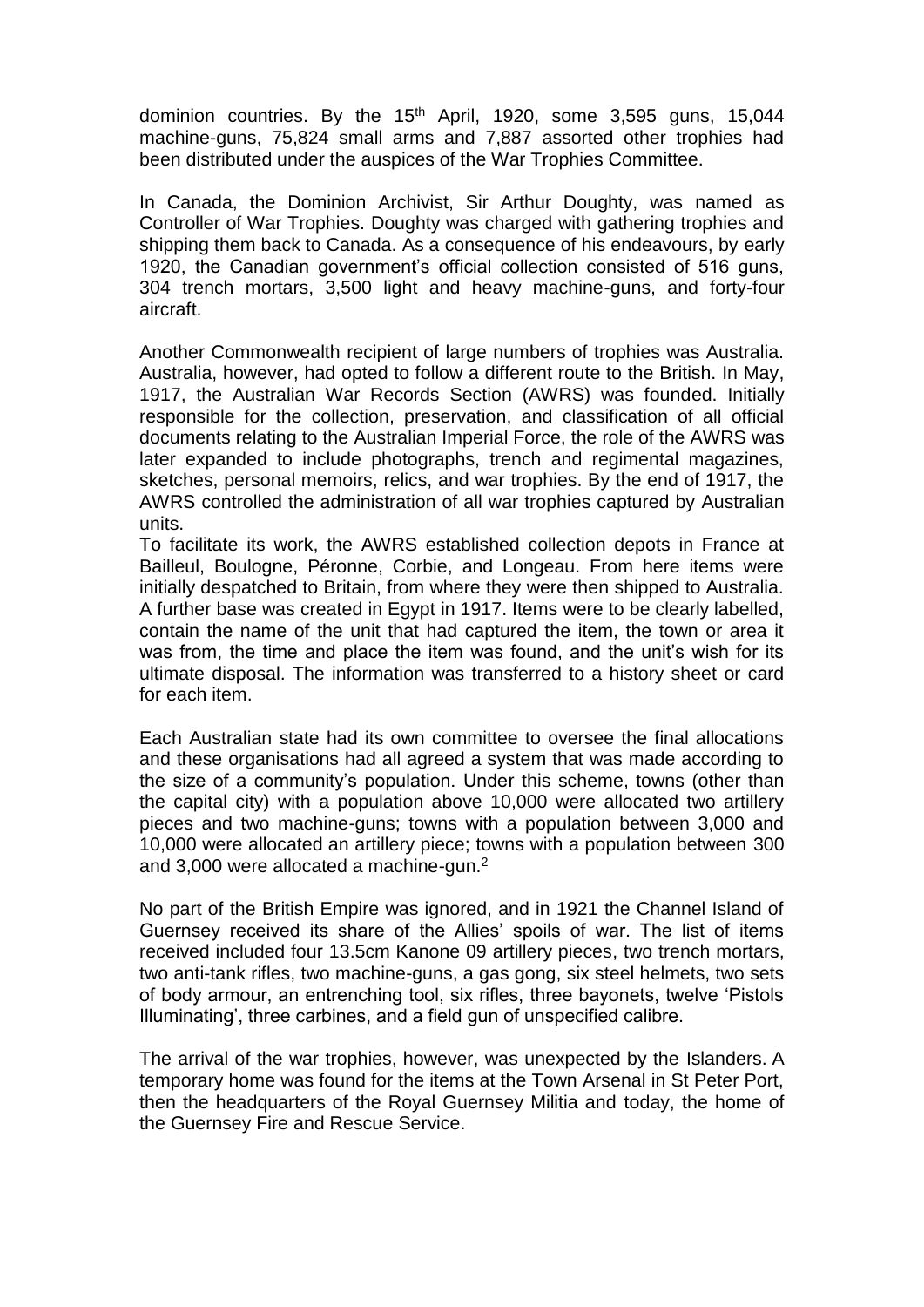In October, 1921, Major FHS Le Mesurier, the Deputy Assistant Adjutant General of the Royal Guernsey Militia, complained to the States of Guernsey Supervisor that the war trophies were taking up valuable space and preventing the Militia from using their own drill hall. The matter was considered at the States Deliberation (being a self-governing Island this is effectively a Parliament meeting) where it was decided to set up a committee to report back on what should be done with these war trophies.

The committee's report was submitted back to the States on the 23rd February, 1922. Amongst their recommendations was the suggestion that the four 13.5cm guns, the two trench mortars and the field gun should be placed on display in the gardens of Victoria Tower. Located on the opposite side of the road to the Arsenal, the gardens already contained two Russian cannons, trophies of the Crimean War. The States Engineer submitted the costing and a plan for how the works were to be carried out which would have seen the guns ringed by railings at a cost of £120. The rifles, machine-guns and other small items were to be distributed among the local schools.

However, the memory of the loss of life during the Great War was still very fresh in the minds of some of the islanders, and opposition to the guns being placed on public display soon became apparent. One letter in *The Star* newspaper, for example, contained the following comments: 'The field guns at the Arsenal, bearing traces of German camouflage and in some places covered with grease, were monstrous pieces of artillery which in all probability were responsible for the deaths of many gallant British soldiers in France and Belgium.'

Similar views were expressed when, on the 22<sup>nd</sup> March, 1922, the States debated the proposals for displaying the guns. Thomas Ozanne, the Peoples' Deputy for the Parishes of St. Sampson and Vale, protested about the artillery pieces, claiming them to be 'murderous trophies of war'. However, he also went on to argue that the smaller weapons should not be given to schools but presented to conscientious objectors to hang on their walls as a reminder of what they '… had not done during the war'. In his speech, Jurat George Kinnersley stated: 'Why shouldn't these guns just sink into the ground, let them sink, put them there and let them sweat.'

Other counsels carried the day. The Parish Rectors of St. Andrew's and Castel favoured sending trophies to the schools as a reminder of the war and the King's representative in Guernsey, the Lieutenant Governor, General Sir John Capper, warned that '… it was by forgetting the lessons of history that this past war came about.' The States decided to adopt the committee's suggestion and instructed that the guns should be placed in the grounds of Victoria Tower, though the sum of £70 was saved by not installing the railings.

After two decades of the guns being on display with no maintenance and in frequently damp conditions, particularly at the western end of the gardens which are normally in shade, the wheels of two guns placed that end of the garden had started to collapse. As children often played on the guns, the potential risk of injury was considered too great and in 1938 the decision was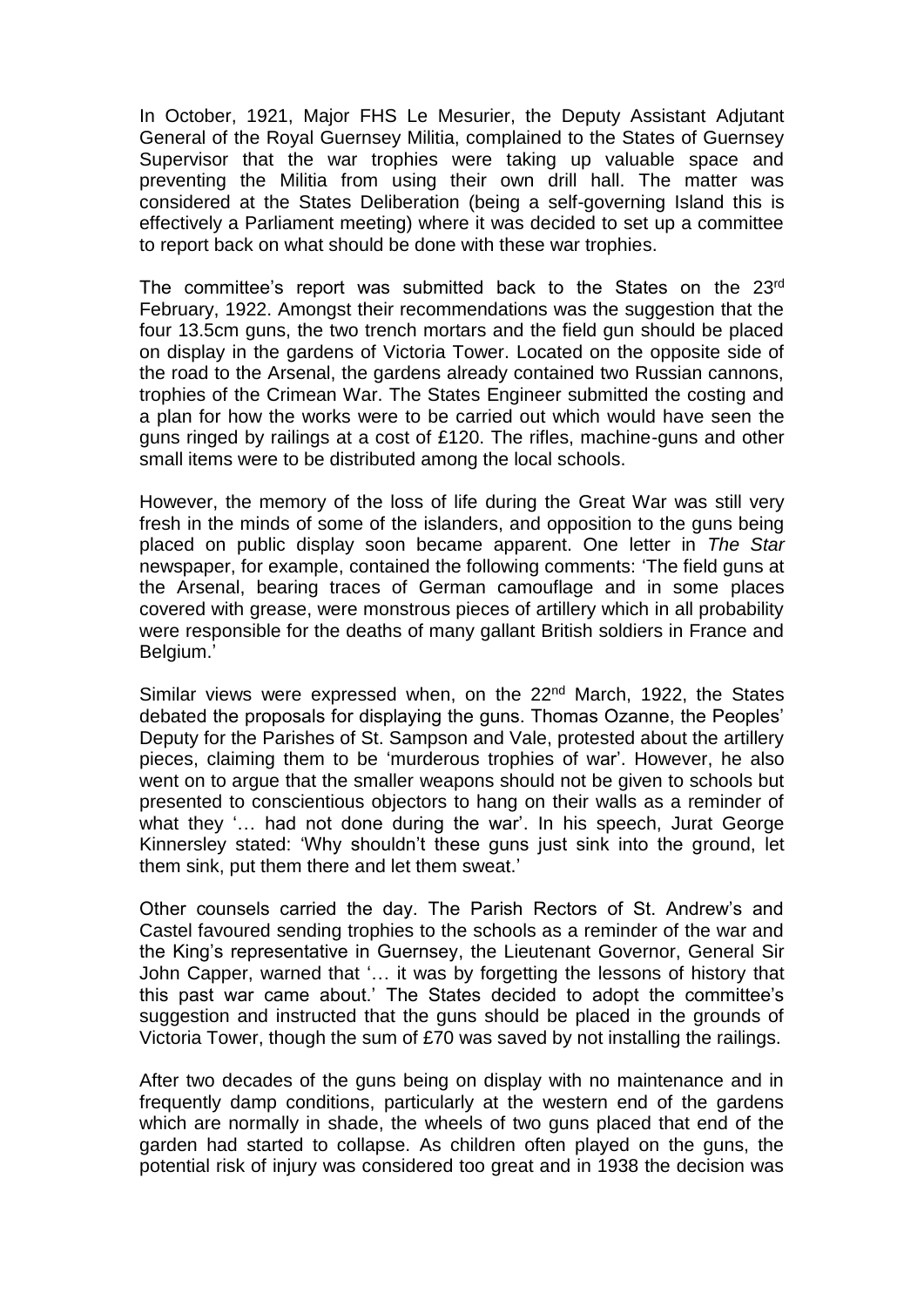made to call in a local scrap merchant, Mr. Ralph O'Toole, who was asked to dismantle and remove the two western guns.

With the swift advance through France of the German forces and following the withdraw of all military personnel from Guernsey on the 19<sup>th</sup> June, 1940, the States became concerned that the two remaining 13.5cm Kanone 09 guns would be seen by enemy aerial reconnaissance aircraft and be misinterpreted as active artillery. They chose to hide them by simply burying them, and consequently large sloped pits were dug in the centre of the gardens and the guns pushed in to the holes and covered.

Following the Liberation of Guernsey on the  $9<sup>th</sup>$  May, 1945, all of the German guns from the occupation were removed and scrapped or dumped at sea. The two 13.5cm Kanone 09 guns remained buried and all but forgotten for the next thirty-eight years until the author's grandfather, Arthur Oswald Hamon, who was at the time Chairman of the Ancient Monuments Committee, approached States member Roger Berry with the proposal that the guns should be dug up and restored.

This suggestion duly became a subject of the States meeting in November, 1978. The States approved the recovery and granted a budget of £2,000 to excavate and restore them. It was decided to replace both guns in the gardens, one at either end. Work was soon underway, the task being completed in December, 1978.

Exposed to the elements, both artillery pieces were quickly painted with Croda Triple Coat grey paint. This was done not to conform to any military colour scheme but simply this was because it was the same paint that was used during the maintenance of the cranes in St Peter Port Harbour. The guns still retain that colour scheme today.

Still on display beside Victoria Tower, the artillery pieces in Guernsey are believed to be two of just three 13.5cm Kannon 09 guns, from an original production run of just 190 of the type, that have survived worldwide. As such, with the approaching centenaries they provide the visitor with the opportunity both to examine unusual reminders of the role of artillery in the Great War and to remember the role of the population of Guernsey in that conflict.

The author welcomes any additional information about other examples of the 13.5cm Kannon 09 artillery piece, or the original camouflage scheme that may have been applied to the Guernsey examples.

**References:** HMSO, *Statistics of the Military Effort of the British Empire During the Great War* (HMSO, London, 1922), p.780.

> Notes for "AWM262 Trophy History Sheets, 1914-18 War", quoted on the Australian War Memorial website: [www.awm.gov.au.](http://www.awm.gov.au/)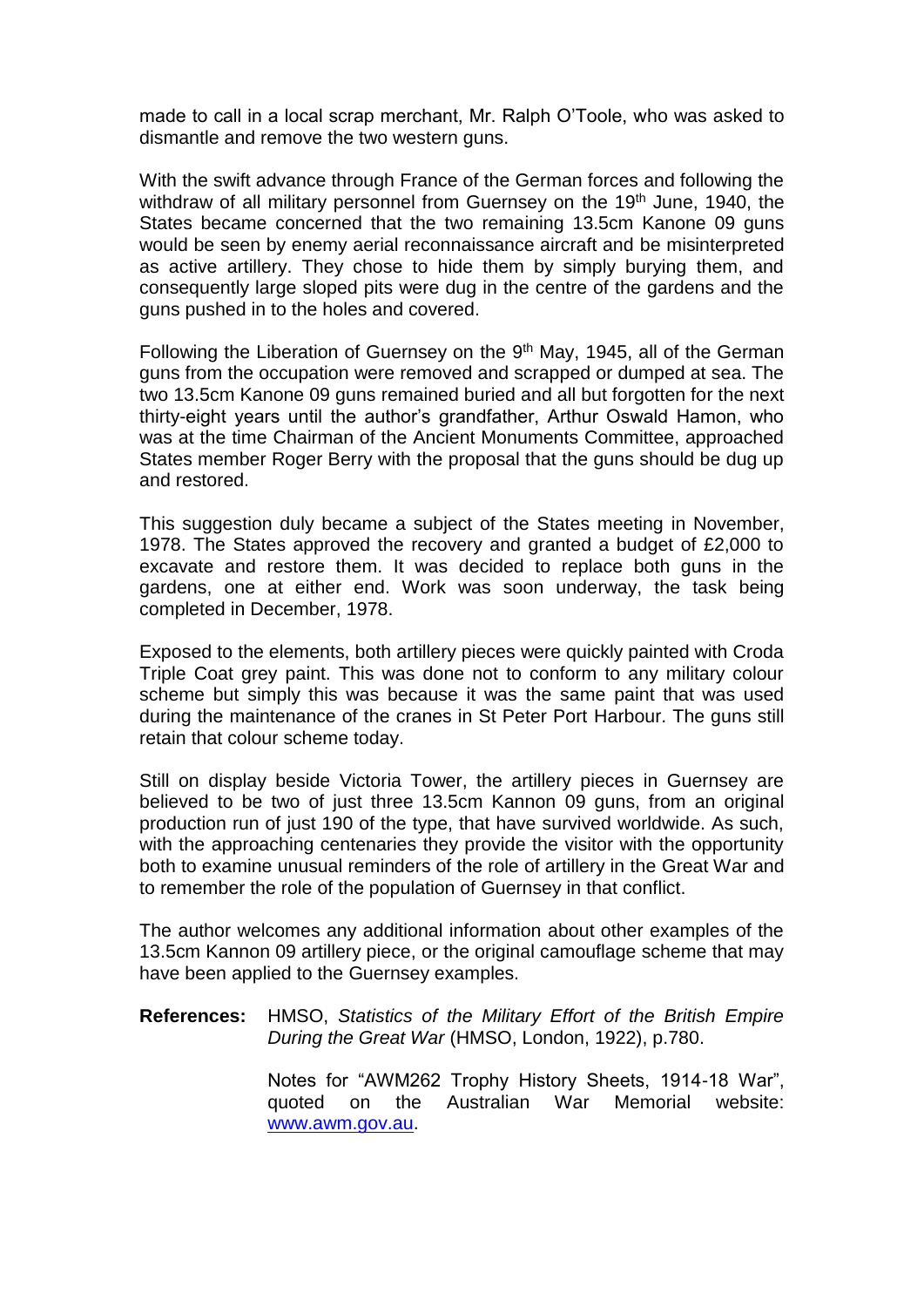## **The Guns in pictures:**



The Crimean War cannon in the gardens by Victoria Tower (which dominates the background). The shield carries the following wording:

"Presented by Her Majesty's Government to the Island of Guernsey as a trophy of the Russian War 1856". The cannon can today be seen on the ramparts of Castle Cornet in St Peter Port. (Carol Toms Collection)

The 13.5cm Kannon 09 gun that is on display at the eastern end of the gardens by Victoria Tower in Arsenal Road, St Peter Port, Guernsey. It was one of four examples of this artillery piece that were sent to the island in 1921. Surviving records reveal that the four guns were: No.56 (carriage No.1320), No.69 (carriage No.23), No.81 (carriage No.143) and No.100 (carriage No.168). The 13.5cm Kanone 09 was a heavy breech-loading field artillery gun that was built by Krupp AG in Essen. Only four were in service at the outbreak of the war, and it was withdrawn from service in 1915 as it was deemed to be too much gun for too little shell, but it was returned to service later in the war when the Allied blockade began to affect German ammunition production.

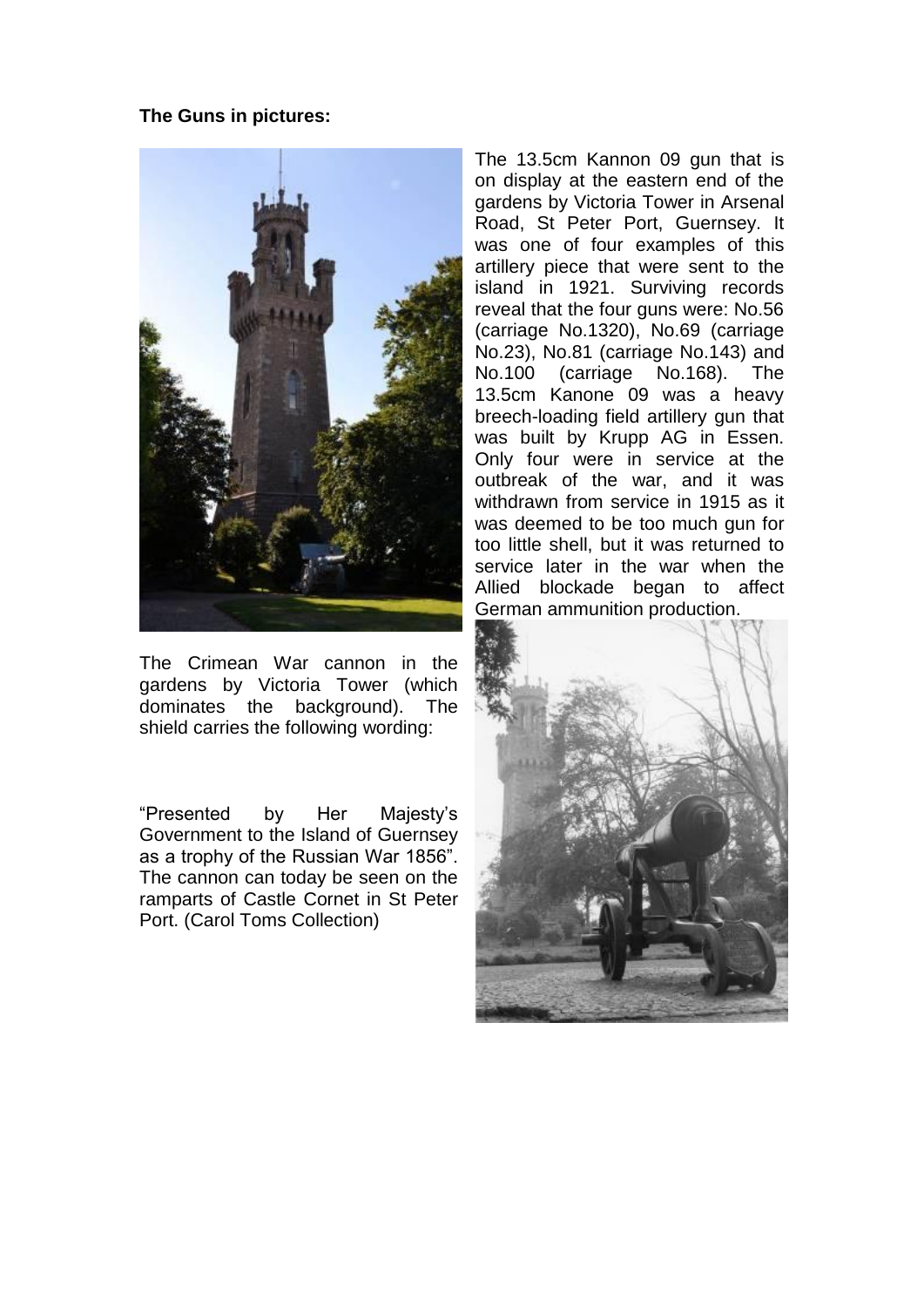

One of the 13.5cm Kannon 09 guns supplied to Guernsey receiving the attentions of the scrap man in 1938. (Author)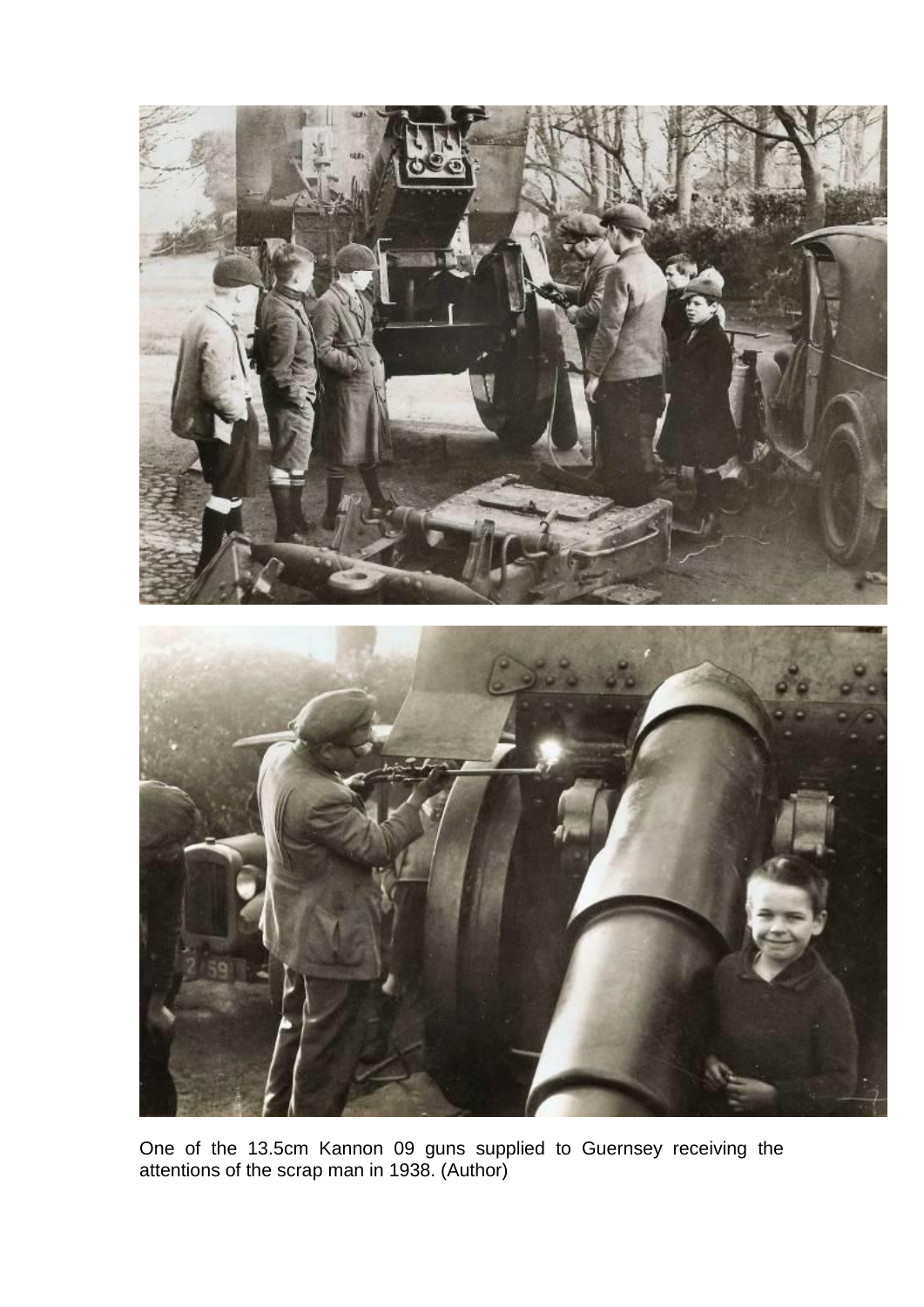

One of the guns having been placed in the pit dug in the Victoria Tower gardens prior to being infilled. The two 13.5cm Kannon 09 artillery pieces that were not dismantled would remain hidden feet below the surface throughout the German occupation. (Author)

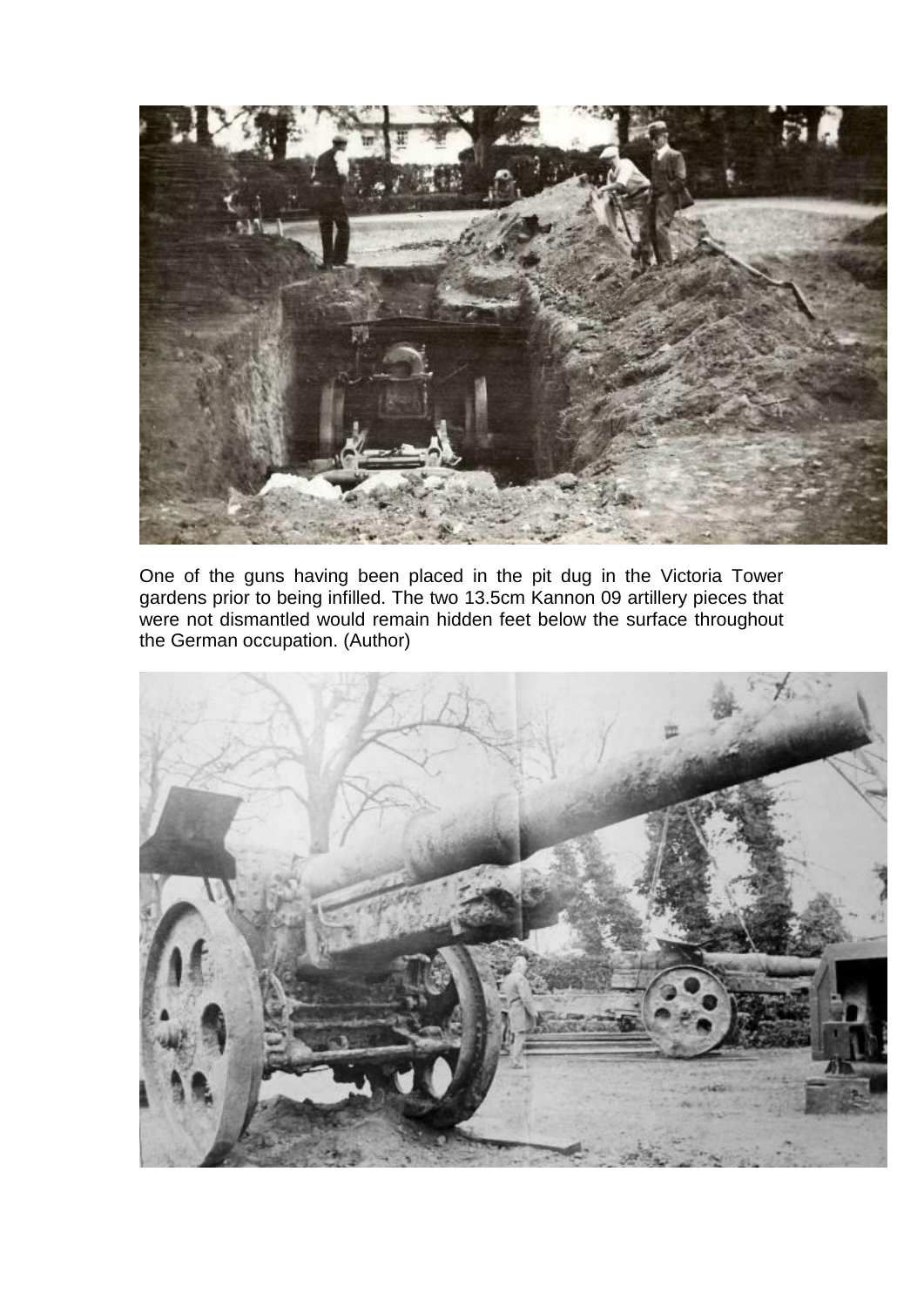Guernsey's pair of 13.5cm Kannon 09 guns out in the open together for the first time since the German Occupation of the Channel Islands in 1940. (Author)



Two close-ups of the gun on display at the eastern end of the gardens by Victoria Tower. The barrel on the 13.5cm Kanone 09 gun was 15 feet 6½ inches long, the limit of elevation was 26 degrees and it could be traversed 4 degrees. The maximum ranges were 15,748 yards for percussion (High Explosive) shells and 15,311 yards for timed (shrapnel) shells. The projectile weighed approximately 89lbs.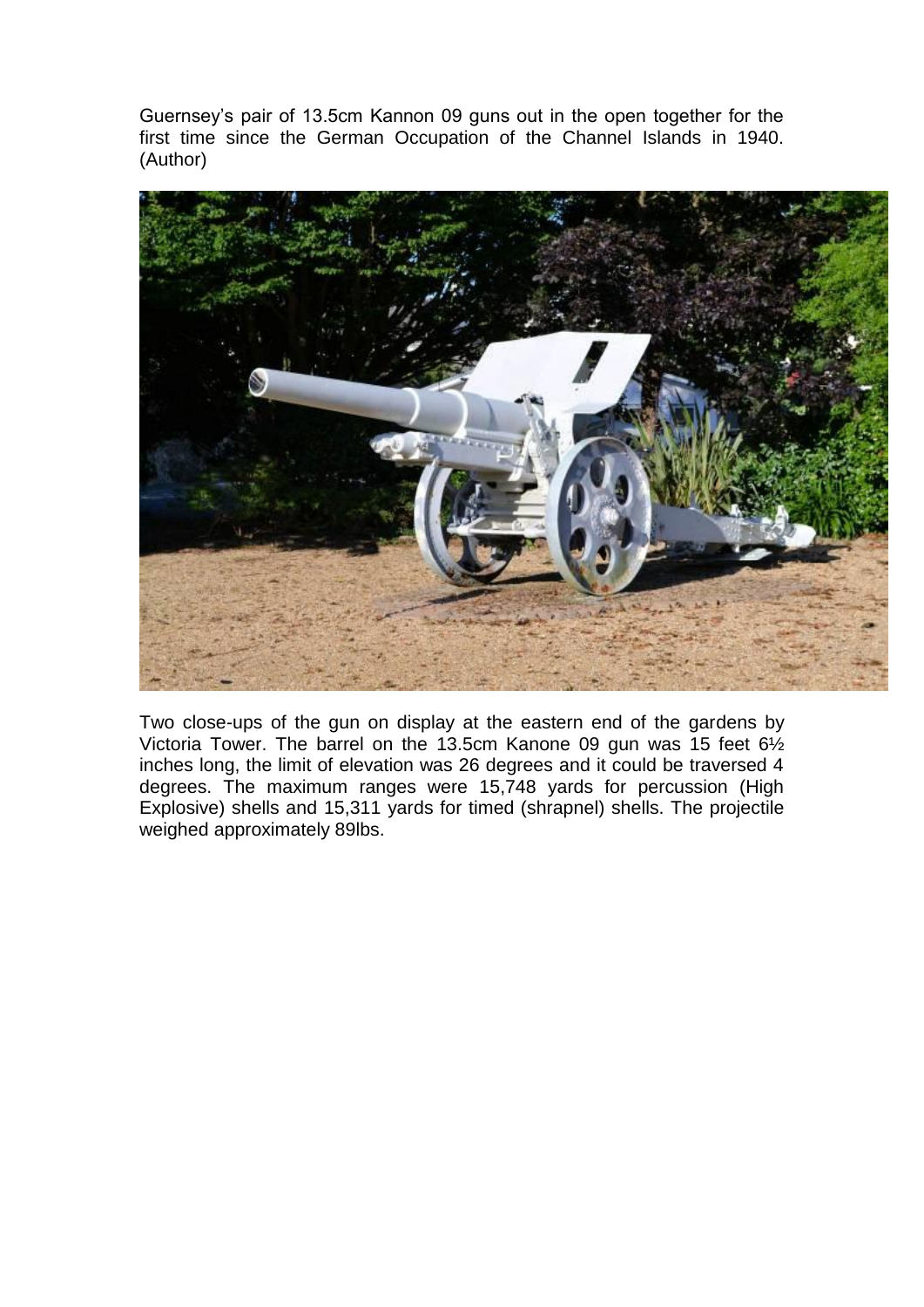

The gun that is positioned at the eastern end of the gardens. The state of preservation of the two guns in Guernsey is currently under review with proposals being considered regarding their future display. These include erecting shelters over them to protect the guns from the worst of the weather. (HMP)